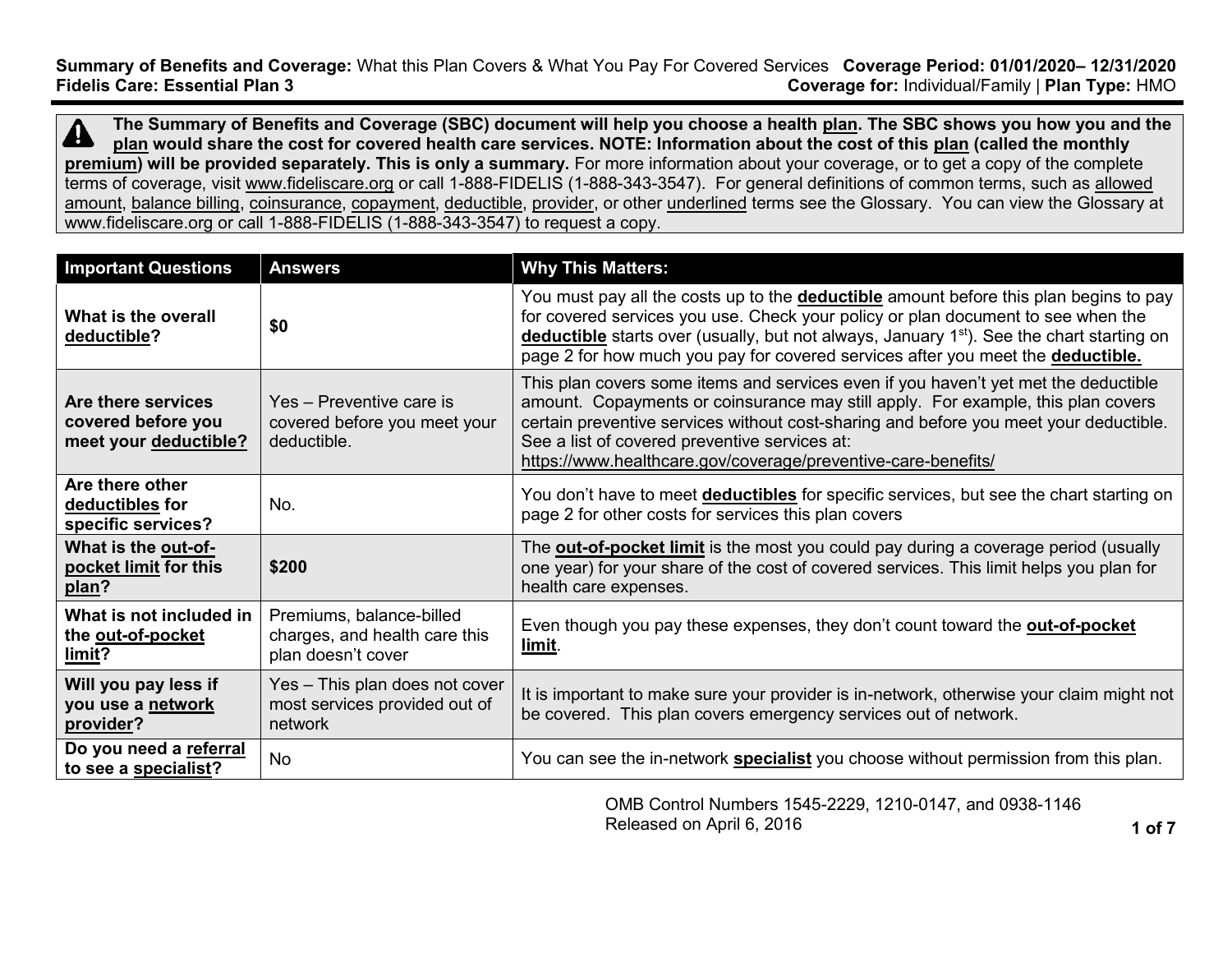# $\blacktriangle$

All **[copayment](https://www.healthcare.gov/sbc-glossary/#copayment)** and **[coinsurance](https://www.healthcare.gov/sbc-glossary/#coinsurance)** costs shown in this chart are after your **[deductible](https://www.healthcare.gov/sbc-glossary/#deductible)** has been met, if a **[deductible](https://www.healthcare.gov/sbc-glossary/#deductible)** applies.

|                                                                                     |                                                     |                                                                                  | <b>What You Will Pay</b>                                            | Limitations, Exceptions, & Other<br><b>Important Information</b>                                                                              |  |
|-------------------------------------------------------------------------------------|-----------------------------------------------------|----------------------------------------------------------------------------------|---------------------------------------------------------------------|-----------------------------------------------------------------------------------------------------------------------------------------------|--|
| <b>Common</b><br><b>Medical Event</b>                                               | <b>Services You May Need</b>                        | <b>Network Provider</b><br>(You will pay the<br>least)                           | <b>Out-of-Network</b><br><b>Provider</b><br>(You will pay the most) |                                                                                                                                               |  |
|                                                                                     | Primary care visit to treat an<br>injury or illness | \$0                                                                              | Not covered                                                         | None.                                                                                                                                         |  |
| If you visit a health                                                               | Specialist visit                                    | \$0                                                                              | Not covered                                                         | None.                                                                                                                                         |  |
| care provider's<br>office or clinic                                                 | Preventive care/screening/<br>immunization          | \$0                                                                              | Not covered                                                         | No cost-sharing applies for services<br>provided according to the guidelines<br>outlined in section 2713 of the<br>Affordable Care Act (ACA). |  |
|                                                                                     | Diagnostic test (x-ray, blood<br>work)              | \$0                                                                              | Not covered                                                         | Prior authorization required for<br>diagnostic radiology except x-ray.                                                                        |  |
| If you have a test                                                                  | Imaging (CT/PET scans,<br>MRI <sub>s</sub> )        | \$0                                                                              | Not covered                                                         | Prior authorization is required for<br>certain blood work and diagnostic<br>imaging except x-ray.                                             |  |
| If you need drugs to                                                                | Generic drugs                                       | \$1 copay/prescription<br>(retail), \$2.50<br>copay/prescription<br>(mail order) | Not covered                                                         | Covers up to 30 day supply at retail<br>and up to 90 day supply through mail<br>order. Prior authorization/step therapy                       |  |
| treat your illness or<br>condition<br>More information<br>about <b>prescription</b> | Preferred brand drugs                               | \$3 copay/prescription<br>(retail), \$7.50<br>copay/prescription<br>(mail order) | Not covered                                                         | may be required. Covered through<br>CVS/Caremark. For questions, please<br>call: 1-888-FIDELIS (1-888-343-3547)<br>Retail: 30 day supply      |  |
| drug coverage is<br>available at<br>www.fideliscare.org                             | Non-preferred brand drugs                           | \$3 copay/prescription<br>(retail), \$7.50<br>copay/prescription<br>(mail order) | Not covered                                                         | Mail Order: 90 day supply<br>Diabetic medication and supplies are<br>subject to the primary care provider                                     |  |
|                                                                                     | <b>Specialty drugs</b>                              | \$3 copay/prescription<br>(retail)                                               | Not covered                                                         | copayment.                                                                                                                                    |  |
| If you have<br>outpatient surgery                                                   | Facility fee (e.g.,<br>ambulatory surgery center)   | \$0                                                                              | Not covered                                                         | Prior authorization is required.                                                                                                              |  |
|                                                                                     | Physician/surgeon fees                              | \$0                                                                              | Not covered                                                         | Prior authorization required.                                                                                                                 |  |

\* For more information about limitations and exceptions, see the plan or policy document at www.fideliscare.org. **2 of 7**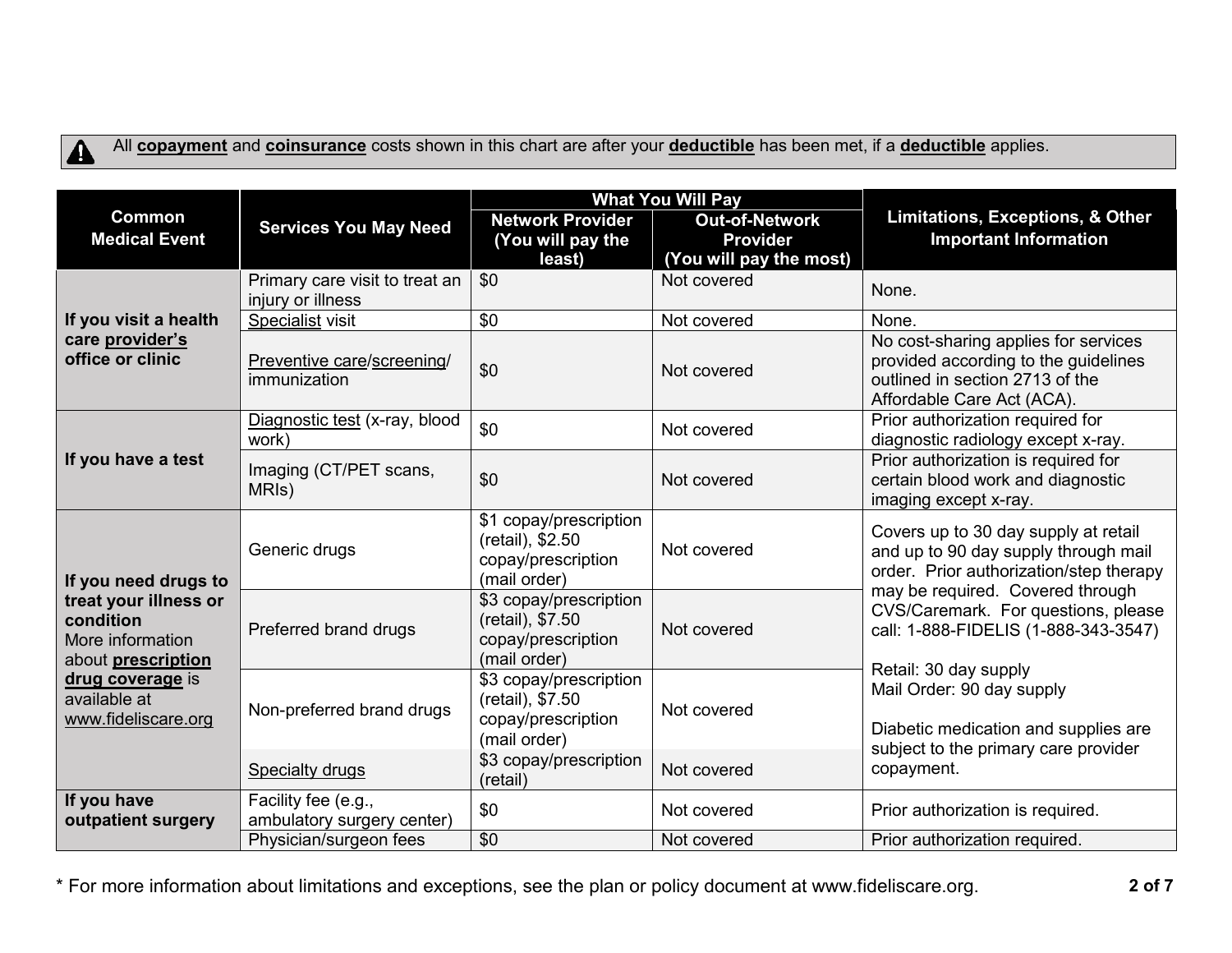|                                            |                                              |                                                        | <b>What You Will Pay</b>                                            | Limitations, Exceptions, & Other<br><b>Important Information</b>                                                |  |
|--------------------------------------------|----------------------------------------------|--------------------------------------------------------|---------------------------------------------------------------------|-----------------------------------------------------------------------------------------------------------------|--|
| <b>Common</b><br><b>Medical Event</b>      | <b>Services You May Need</b>                 | <b>Network Provider</b><br>(You will pay the<br>least) | <b>Out-of-Network</b><br><b>Provider</b><br>(You will pay the most) |                                                                                                                 |  |
|                                            |                                              |                                                        |                                                                     |                                                                                                                 |  |
|                                            | Emergency room care                          | \$0                                                    | \$0                                                                 | None.                                                                                                           |  |
| If you need<br>immediate medical           | <b>Emergency medical</b><br>transportation   | \$0                                                    | \$0                                                                 | None.                                                                                                           |  |
| attention                                  | Urgent care                                  | \$0                                                    | Not covered                                                         | None.                                                                                                           |  |
| If you have a                              | Facility fee (e.g., hospital<br>room)        | \$0                                                    | Not covered                                                         | Prior authorization is required for<br>elective hospitalizations.                                               |  |
| hospital stay                              | Physician/surgeon fees                       | \$0                                                    | Not covered                                                         | Prior authorization is required for elective<br>hospitalizations.                                               |  |
| If you need mental<br>health, behavioral   | <b>Outpatient services</b>                   | \$0                                                    | Not covered                                                         | Prior authorization is required.                                                                                |  |
| health, or substance<br>abuse services     | Inpatient services                           | \$0                                                    | Not covered                                                         | Prior authorization is required except<br>for emergency admissions.                                             |  |
|                                            | Office visits                                | \$0                                                    | Not covered                                                         | None.                                                                                                           |  |
| If you are pregnant                        | Childbirth/delivery<br>professional services | \$0                                                    | Not covered                                                         | Prior authorization is required.                                                                                |  |
|                                            | Childbirth/delivery facility<br>services     | \$0                                                    | Not covered                                                         | Prior authorization is required.                                                                                |  |
|                                            | Home health care                             | \$0                                                    | Not covered                                                         | Up to 40 home health care visits are<br>covered per condition per plan year.                                    |  |
| If you need help                           | <b>Rehabilitation services</b>               | \$0                                                    | Not covered                                                         | Up to 60 visits are covered per<br>condition per plan year.                                                     |  |
| recovering or have<br>other special health | <b>Habilitation services</b>                 | \$0                                                    | Not covered                                                         | Up to 60 visits are covered per<br>condition per plan year.                                                     |  |
| needs                                      | Skilled nursing care                         | \$0                                                    | Not covered                                                         | Up to 200 days are covered per plan<br>year.                                                                    |  |
|                                            | Durable medical equipment                    | \$0                                                    | Not covered                                                         | Repairs and replacements are covered<br>when necessary due to normal wear<br>and tear. Repairs and replacements |  |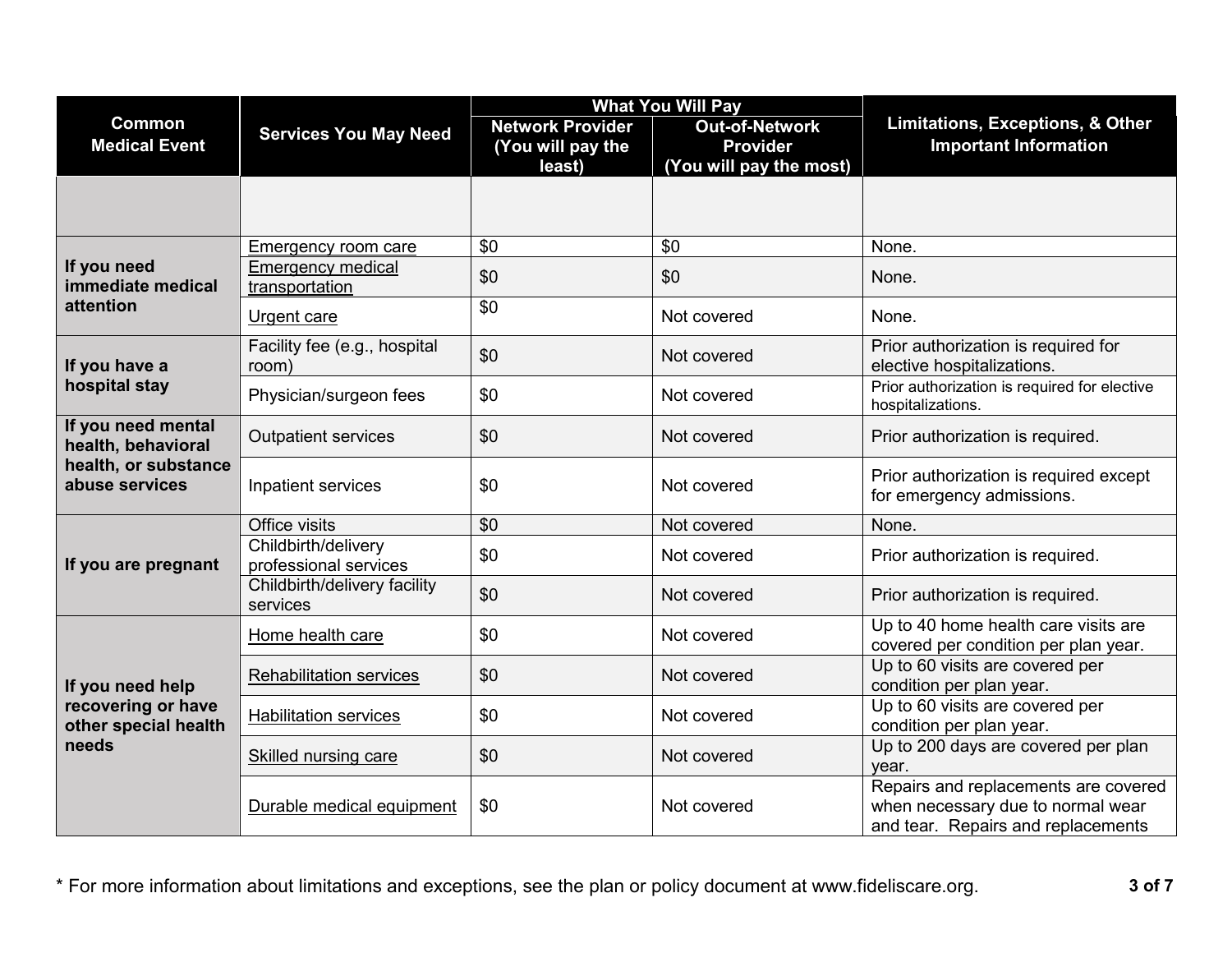|                                       | <b>Services You May Need</b> |                                                        | <b>What You Will Pay</b>                                            | <b>Limitations, Exceptions, &amp; Other</b><br><b>Important Information</b>                   |  |
|---------------------------------------|------------------------------|--------------------------------------------------------|---------------------------------------------------------------------|-----------------------------------------------------------------------------------------------|--|
| <b>Common</b><br><b>Medical Event</b> |                              | <b>Network Provider</b><br>(You will pay the<br>least) | <b>Out-of-Network</b><br><b>Provider</b><br>(You will pay the most) |                                                                                               |  |
|                                       |                              |                                                        |                                                                     | that result from misuse or abuse are<br>not covered.                                          |  |
|                                       | Hospice services             | \$0                                                    | Not covered                                                         | Prior authorization required. Up to 210<br>days covered per plan year.                        |  |
| If you need dental                    | Eye exam                     | \$0                                                    | Not covered                                                         | per 12-month period.<br>If you have questions, please call<br>Davis Vision at: 1-800-999-5431 |  |
| or eye care                           | Glasses                      | \$0                                                    | Not covered                                                         | Limits may apply. If you have<br>questions, please call Davis Vision at:<br>1-800-999-5431.   |  |
|                                       | Dental check-up              | \$0                                                    | Not covered                                                         | per 6-month period. If you have<br>questions, please call Dentaquest at: 1-<br>800-516-9615   |  |

#### **Excluded Services & Other Covered Services:**

**Services Your [Plan](https://www.healthcare.gov/sbc-glossary/#plan) Generally Does NOT Cover (Check your policy or plan document for more information and a list of any other [excluded services.](https://www.healthcare.gov/sbc-glossary/#excluded-services))**

• Cosmetic surgery<br>• Routine foot care

• Private duty nursing **CONF CONGERVITY CONGERVITY CONGERVITY CONGERVITY CONGERVITY** 

#### **Other Covered Services (Limitations may apply to these services. This isn't a complete list. Please see your [plan](https://www.healthcare.gov/sbc-glossary/#plan) document.)**

- Chiropractic care
- Fitness center reimbursement Routine dental care Routine eye care
	-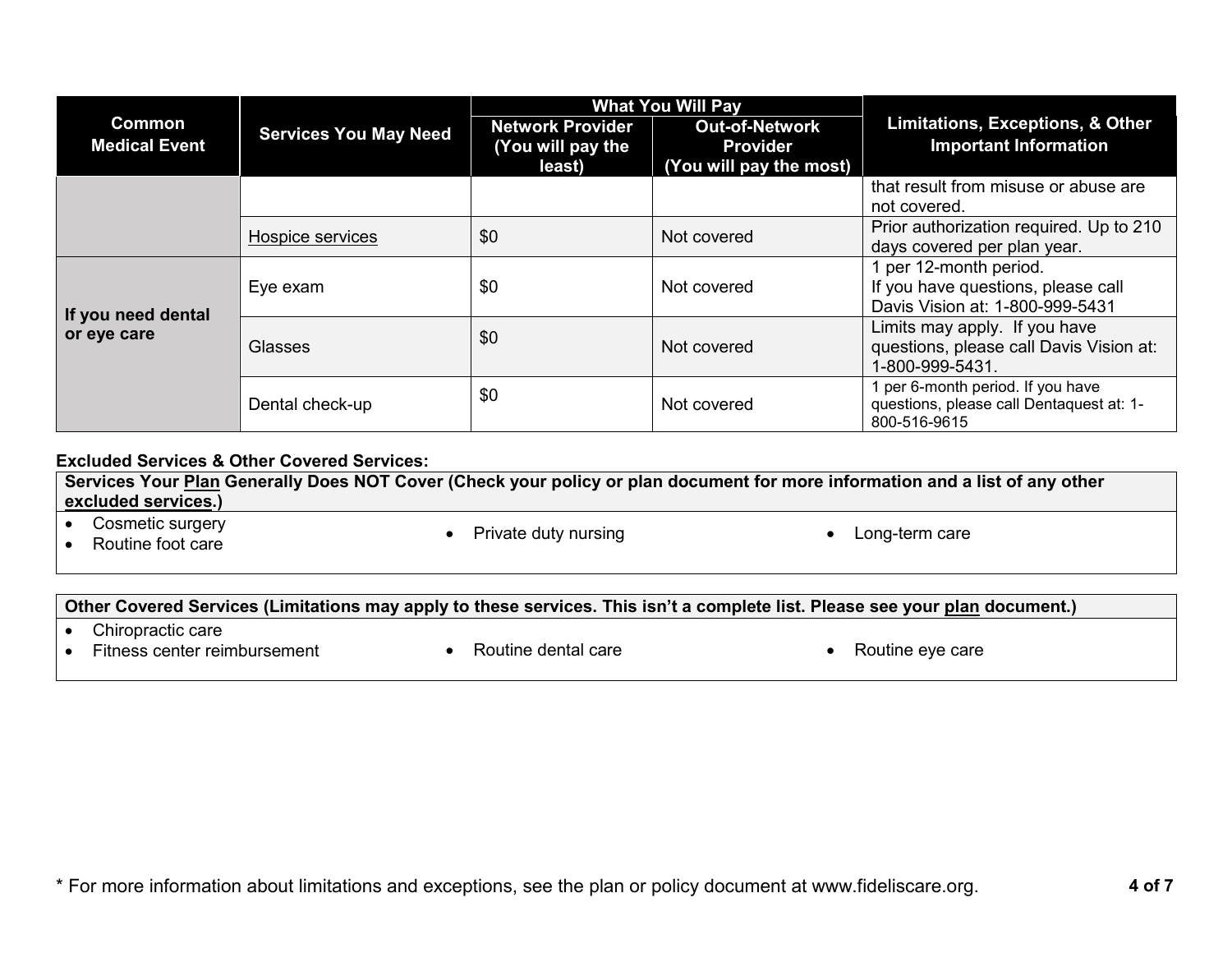Your Rights to Continue Coverage: There are agencies that can help if you want to continue your coverage after it ends. The contact information for those agencies is:

Department of Financial Service Consumer Assistance Unit One Commerce Plaza Albany, New York 12257 Fax: (212) 480-6282

Other coverage options may be available to you too, including buying individual insurance coverage through the Health Insurance [Marketplace.](https://www.healthcare.gov/sbc-glossary/#marketplace) For more information about the [Marketplace,](https://www.healthcare.gov/sbc-glossary/#marketplace) contact: Fidelis Member Services at 1-888-FIDELIS, or visit www.nystateofhealth.ny.gov or call 1-855- 355-5777.

**Your Grievance and Appeals Rights:** There are agencies that can help if you have a complaint against your [plan](https://www.healthcare.gov/sbc-glossary/#plan) for a denial of a [claim.](https://www.healthcare.gov/sbc-glossary/#claim) This complaint is called a [grievance](https://www.healthcare.gov/sbc-glossary/#grievance) or [appeal.](https://www.healthcare.gov/sbc-glossary/#appeal) For more information about your rights, look at the explanation of benefits you will receive for that medical [claim.](https://www.healthcare.gov/sbc-glossary/#claim) Your [plan](https://www.healthcare.gov/sbc-glossary/#plan) documents also provide complete information to submit a [claim,](https://www.healthcare.gov/sbc-glossary/#claim) [appeal,](https://www.healthcare.gov/sbc-glossary/#appeal) or a [grievance](https://www.healthcare.gov/sbc-glossary/#grievance) for any reason to your [plan.](https://www.healthcare.gov/sbc-glossary/#plan) For more information about your rights, this notice, or assistance, contact:

New York State Department of Health Office of Health Insurance Programs Bureau of Consumer Services – Complaint Unit Corning Tower – OCP Room 1609 Albany, NY 12237 E-mail: managedcarecomplaint@health.ny.gov Website: [www.health.ny.gov](http://www.health.ny.gov/) 1-800-206-8125

New York State Department of Financial Services Consumer Assistance Unit One Commerce Plaza Albany, NY 12257 Website: [www.dfs.ny.gov](http://www.dfs.ny.gov/) 1-800-342-3736

If You need assistance filing a Grievance or Appeal, You may also contact the state independent Consumer Assistance Program at: Community Health Advocates 633 Third Avenue, 10th Floor

\* For more information about limitations and exceptions, see the plan or policy document at www.fideliscare.org. **5 of 7**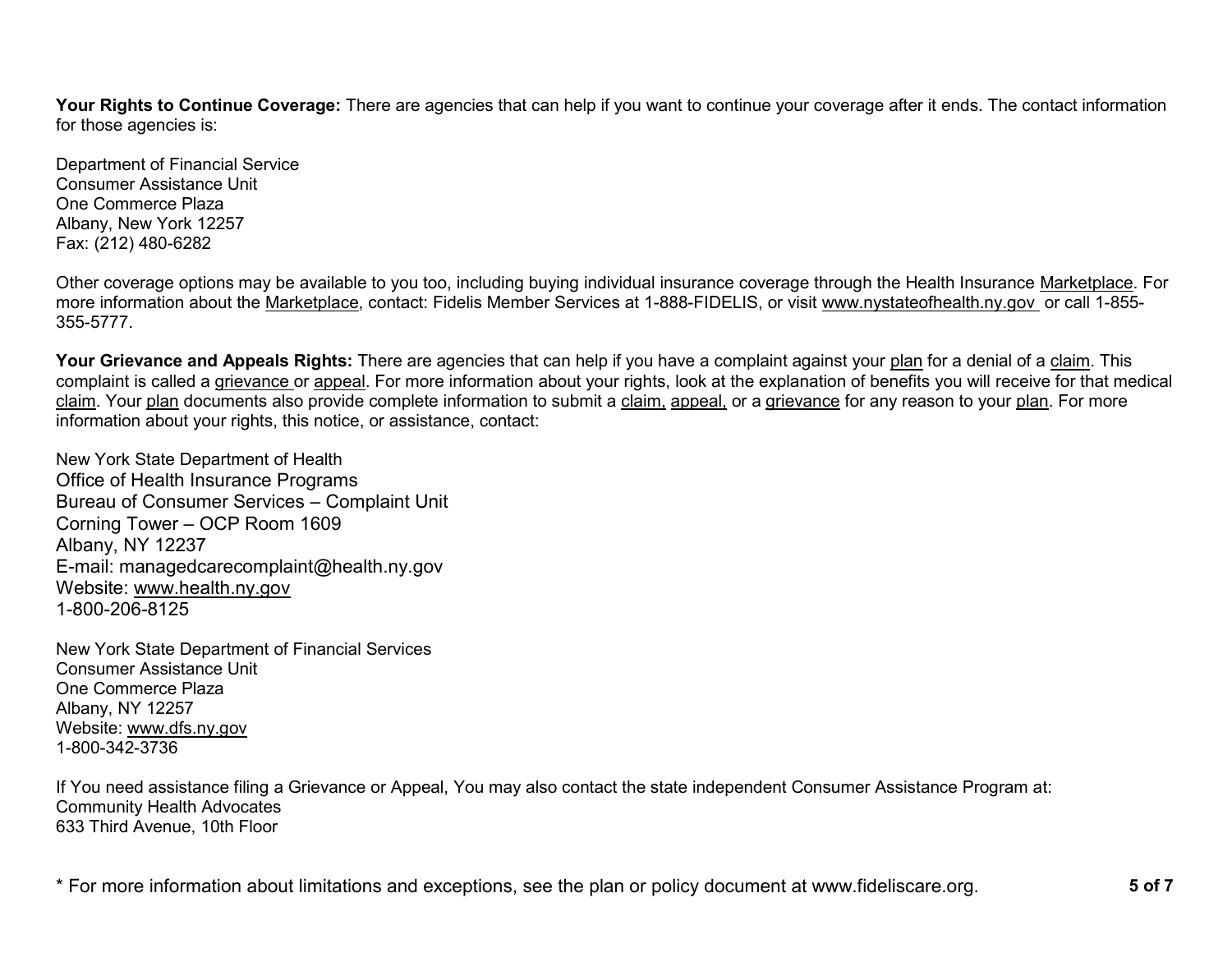### New York, NY 10017 Or call toll free: 1-888-614-5400, or e-mail cha@cssny.org Website: www.communityhealthadvocates.org

# **Does this plan provide Minimum Essential Coverage? Yes**

If you don't have [Minimum Essential Coverage](https://www.healthcare.gov/sbc-glossary/#minimum-essential-coverage) for a month, you'll have to make a payment when you file your tax return unless you qualify for an exemption from the requirement that you have health coverage for that month.

## **Does this plan meet the Minimum Value Standards? Yes**

If your [plan](https://www.healthcare.gov/sbc-glossary/#plan) doesn't meet the [Minimum Value Standards,](https://www.healthcare.gov/sbc-glossary/#minimum-value-standard) you may be eligible for a [premium tax credit](https://www.healthcare.gov/sbc-glossary/#premium-tax-credits) to help you pay for a [plan](https://www.healthcare.gov/sbc-glossary/#plan) through the [Marketplace.](https://www.healthcare.gov/sbc-glossary/#marketplace)

### **Language Access Services:**

Spanish (Español): Para obtener asistencia en Español, llame al 1-888-FIDELIS (1-888-343-3547) Tagalog (Tagalog): Kung kailangan ninyo ang tulong sa Tagalog tumawag sa 1-888-FIDELIS (1-888-343-3547) Chinese (中文): 如果需要中文的帮助,请拨打这个号码 1-888-FIDELIS (1-888-343-3547) Navajo (Dine): Dinek'ehgo shika at'ohwol ninisingo, kwiijigo holne' 1-888-FIDELIS (1-888-343-3547) ––––––––––––––––––––––*To see examples of how this plan might cover costs for a sample medical situation, see the next section.–––––––––––*–